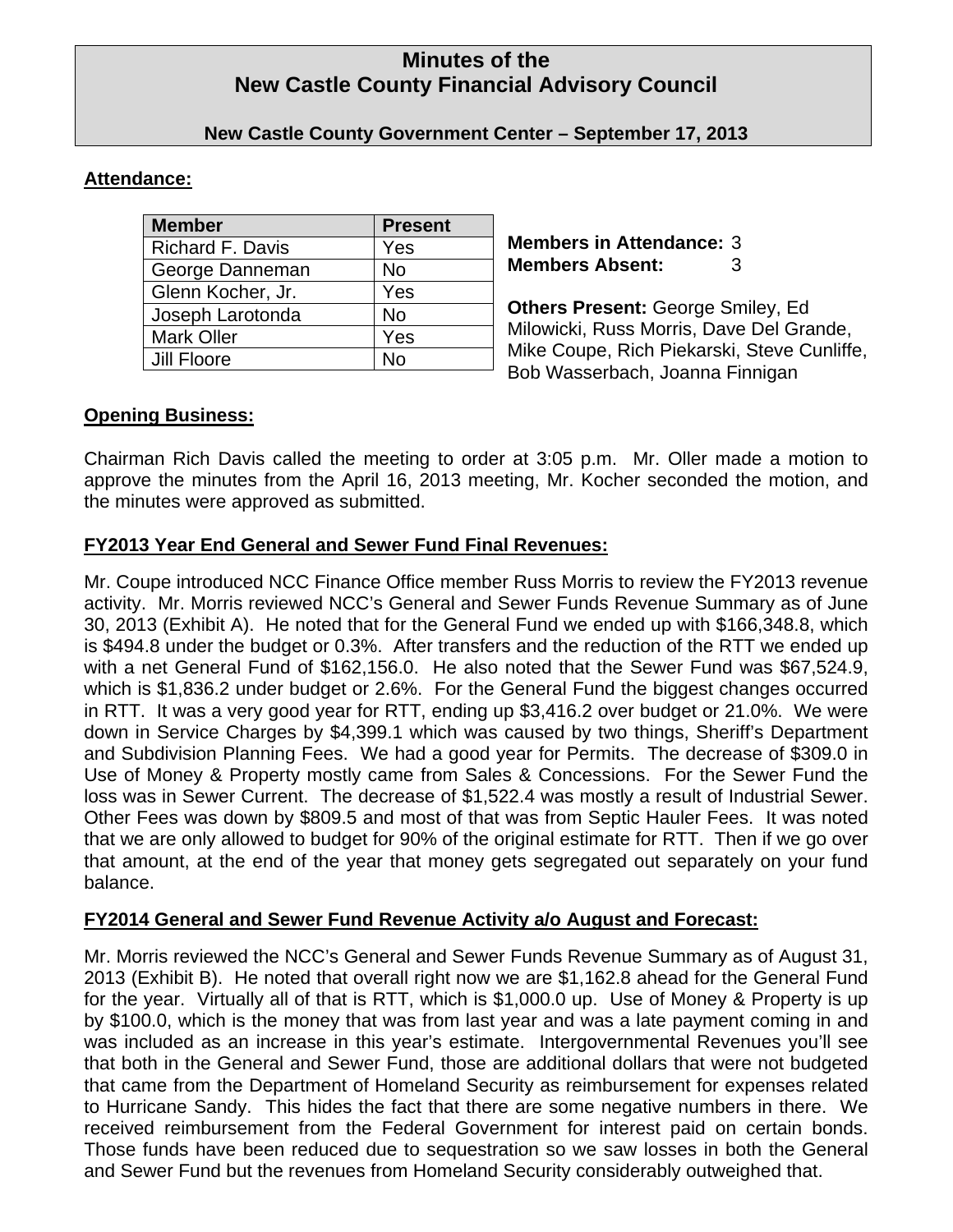### **General Fund**

Real Estate Taxes – this is saying we're \$5 million over last year but that is due to timing. We can really start to look at that until you're four months into the fiscal year. We will see the bulk of this revenue come in this month and then a considerable amount will come in during October.

Service Charges – Sheriff's Department looks like it's significantly up (\$277.9 or 52.1%) but that is due to timing. Deeds is up (\$202.7 or 19.7%) and that's an indication of the strength of the real estate market. Police Traffic Fines and Subdivision Reviews are both up. Most negative numbers are looked at as due to timing and not of any real consequence. The category as a whole is up \$856.7, mostly due to the Row Offices.

Recreation – There is an increase of \$25.8 so far, mostly in Recreation Rentals and in Carousel.

Licenses & Permits – Marriage Licenses are up \$25.1 which is related to the change effective July 1, 2013 that gay marriage is now legal in the State of Delaware and there was an influx in the Clerk of the Peace Office for marriages. They are also receiving money as people change forms from civil unions to a marriage. Most of that is going to even out in the next couple months. Of more concern is that Building Permits is down \$118.6 compared to last year in both commercial and residential.

Rentals, Concessions & Sales – Increased \$112.7 mostly due to Building Rental because of one payment that came in late in the month of July. We received some funds in advance for Land Rental already this year and Special Services expects the revenues for the cell towers to start coming in January.

Intergovernmental Revenues – Real Estate Transfer Fees are up \$16.2 which is 25.0% higher than last year. Reduction is RZEDB Interest Reimbursement is due to sequestration.

Last year we had \$1.6 million in Miscellaneous Revenues that was due to the transfers which was later reversed in the spring.

Mr. Milowicki noted that the State of Delaware does not exclude first time homebuyers like we do so they get more money on RTT when a transaction goes through for a first time homebuyer. The other counties have similar programs but the State does not. It is a State mandate and not a County initiative. This only applies to incorporated areas.

#### **Sewer Fund**

There is a slight increase on Sewer Service Charges that is to be expected because of an increase approved by County Council of 3.9% on sewer rates.

There is a big drop in Septic Waste Hauler Fees due to losing customers to Pennsylvania.

#### **Exhibit B – Charts**

RTT Revenue – The sale of Christiana Fashion Center went through which will cause RTT Revenue to be around \$2.6 million. This is exactly where we thought we were going to be at year end and we are only three months into the fiscal year. July was a good month, excluding large sales, because people are jumping on the low interest rates.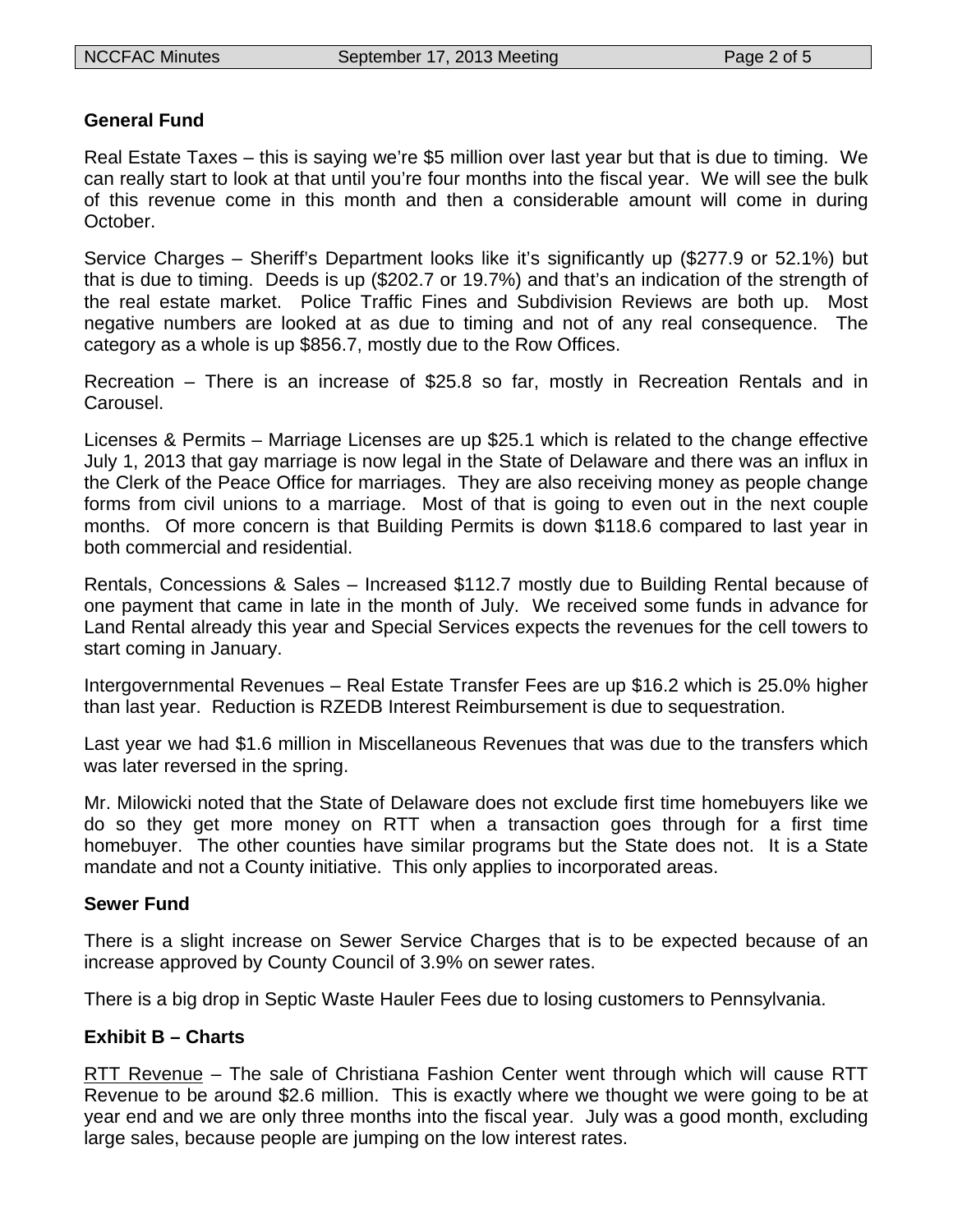Recorder of Deeds Revenue – We are above budget line for the first two months of the fiscal year.

Register of Wills Revenue - Mr. Oller commented that it has been a few years since Delaware has reinstituted the Estate Tax and they were worried people would move out of the state to go places that did not have an Estate Tax. Mr. Morris noted that he thinks there has instead been an increase in Estate Planning.

Sheriff Revenue – Back to a \$5 million budget and we should be reasonably close to that. We are not ready to make any changes in part because of Sheriff Sales. The Sheriff Sales should fluctuate between 70 and 80 for the next several months depending on how many they setup. According to the foreclosure data received from the Delaware State Housing Authority, foreclosures are increasing in the State of Delaware and in New Castle County. There is an estimated six month time lag between foreclosure filings and what is seen in Sheriff Sales in part because of the mediation process.

Subdivision & Zoning Review Revenue – The numbers have been consistently low. Started last year with a budget of \$1.8 million and then dropped it to \$1.3 million. Hopes are that it will marginally improve this year to \$1.5 million. So far there are mixed results.

Building Permit Revenue – There is a seasonal drop off. Between now and March what happens in this market is going to be based on the non-residential market. Residential has been better so far this year than last year.

Business & Contractor Licenses Revenue – These are about where we expect them to be.

FY2014 Non Residential Sewer: First Three Quarters – The budget, quarter by quarter, for non-residential sewer is roughly \$8.1 million this year. Accounts receivable so far comes to just under \$8 million, so this appears to be slightly down for this quarter.

# **FY2013 Year End General and Sewer Fund Final Expenditures:**

Mr. Del Grande reviewed the FY2013 Budget vs. FY2013 Actual as of June 30, 2013 (Exhibit D).

# **General Fund**

The footnotes at the bottom indicate the ordinances that were passed by Council during the fiscal year. Since NCCFAC last met in April, numbers 7-10 were passed. Of note, where \$1,972,933 was added to the budget, was the annual FOP pension contribution from the State. This comes through every year at the end of the fiscal year and skews the budget numbers compared to the actuals. For FY2013 the final approved budget was \$169 million. At the end of June, \$166 million was expended for a balance of \$3 million. The main savings were in Salaries and Benefits of about \$700,000 from savings due to vacant positions. Mr. Milowicki noted that severance payouts county wide is included in the Salaries. Severances include pay out for accrued sick and vacation time. There were a higher amount of severances due to the change in administration. This number can also be high in certain years due to a police class retiring. Vacation and sick carryover rules are based on union contracts.

#### **Sewer Fund**

Only two ordinances were passed by Council during the fiscal year to change the budget. We started with a \$71.1 million budget and ended up with a \$71.5 million budget. Of that we spent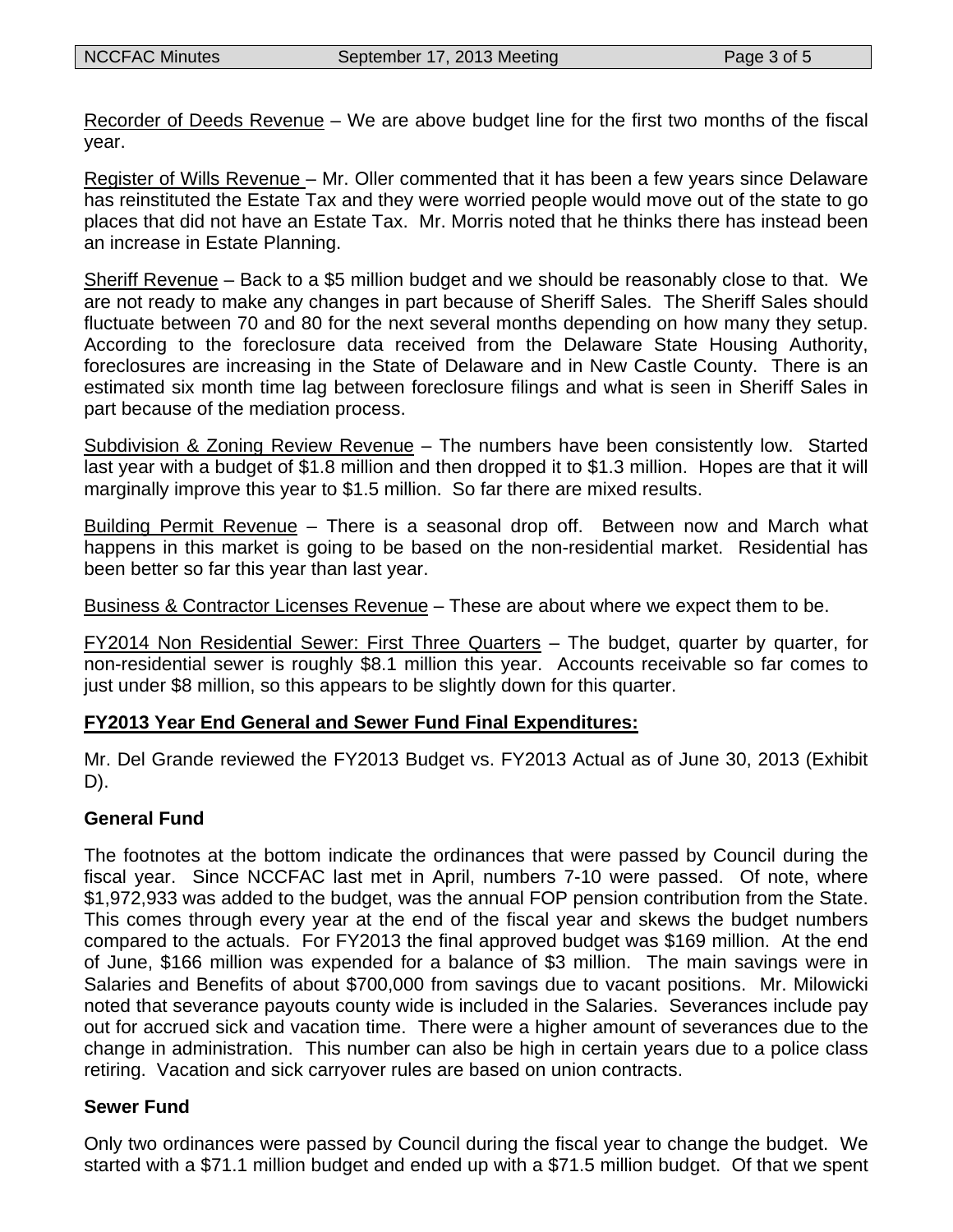\$69.7 million for a balance of \$1.8 million and a savings of 2.5%. Savings were in Salaries & Wages also due to vacancies for the year. There was a \$500,000 savings in Communications/Utilities. Half of that was due to our contract with the City of Wilmington for the Wastewater Treatment Plant. There was a true-up credit from FY2012 that helps offset our expenses in FY2013. There is another true-up process going on right now.

### **FY2014 General and Sewer Fund Expenditure Activity A/O August and Forecast:**

Mr. Del Grande reviewed the FY2014 Budget vs. FY2014 Estimated as of August 31, 2013 (Exhibit D).

### **General Fund**

The approved budget for FY2014 was \$166.9 million. We have already had a few ordinances go through for this year. One of note was transferring the operating budget match for the Office of Emergency Management to the grants budget which is an annual process. Also, we transferred \$80,000 into Public Safety for funding for the Emergency Services Corp. Other than that our spending has generally been on track with FY2013 with one exception of the timing of employee benefit payments. There is a \$7.6 million difference from August to August. That debt number will rectify itself once we get into the fiscal year.

#### **Sewer Fund**

There is an approved budget of \$72.3 million, which matches the budget as of today. Spending is up \$1.6 million primarily due to our debt service schedule. Mr. Milowicki noted that we had a bond issue last year so our first payment is this fiscal year.

#### **Review General and Sewer Fund Checkbooks:**

Mr. Milowicki reviewed the General and Sewer Fund Cash Flow Projections as of June 2013 with the FY2014 Approved Budget/Projected Budget for 2015-2018 (Exhibit F).

The General Fund began FY2014 with \$53.1 million. The numbers you see for 2014 are the actual budget numbers approved by Council. They have not been amended or projected. Under revenues is the Use of Available Cash Balance. There was \$2 million that was budgeted to be used for the FY2014 budget, so with that you will see that there will be \$51.1 available financial reserves projected going into FY2015. 2015 through 2018 are just projections based on various rates of growth. One thing to notice that has been mentioned before is that to have a balanced budget from 2015 through 2018 we will have to pull money out of reserves to balance those budgets. By 2018 if we do not raise fees or reduce services then we will only have \$8.2 million left in those reserves. It was noted that the RTT Excess Transfer Out is still the General Fund but it is a separate designation as it can only be used for specific purposes.

\$2.2 million had to be pulled out of reserves to balance the Sewer Fund for FY2013. We have \$12.9 million going into FY2014. Looking at 2015-2018, using the same various rates of growth, we would have to pull money out of reserves to balance the Sewer Fund budget if there is no sewer rate increase or expenditures are not reduced. By 2017 or 2018 we will have exhausted all available financial reserves without any type of increase. This is the same picture we had last year. Mr. Milowicki noted that one difference is that the use of reserves was discussed for the FY2014 budget and so County Council decided to adopt a sewer rate increase that balanced the budget for FY2014.